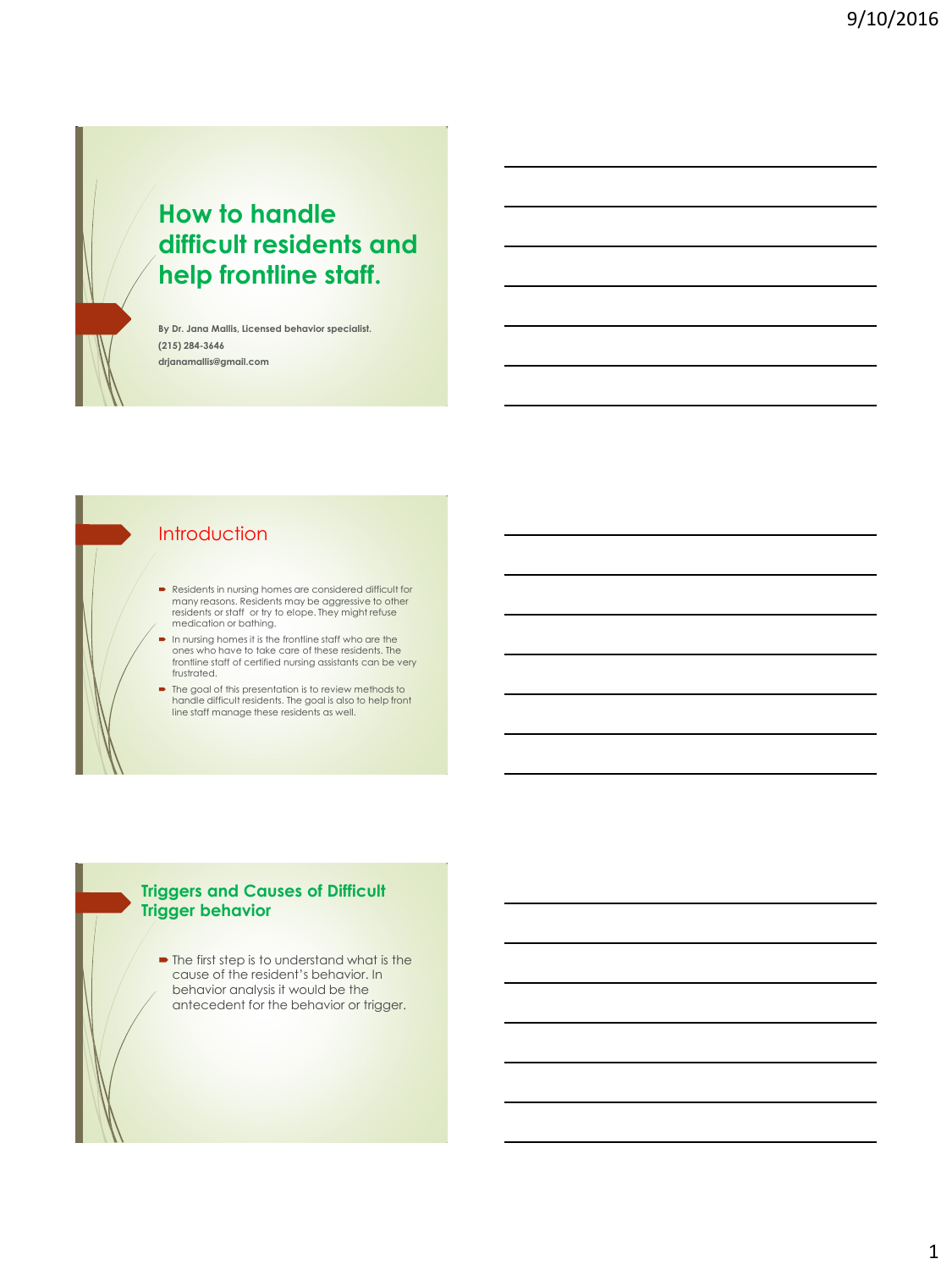## Rule out medical conditions

- Such as UTI's. UTI's are known to cause reactions in the elderly such as disorientation.
- $\bullet$  Other medical conditions such as delirium should be ruled out.
- Is the resident demonstrating aggressive behavior or psychiatric behavior due to a medical condition post surgery. Treat the medical condition and see if the symptoms change.

### Is there Dementia?

**In the a cognitive change. Test for** dementia to see if baseline changed. There could be confusion due to cognitive loss and the resident may be making associations based on believing people they see are relatives or have other attributes based on past history.

#### Be Proactive and avert crises.

 Residents who are in close proximity to other residents will become agitated. Taking residents out through an exit and they are too close to other residents often<br>yields the same result. If a resident has trouble going past another group of residents in a tight space, prepare in advance and change the environment to meet the needs of the resident. This will avert a crisis.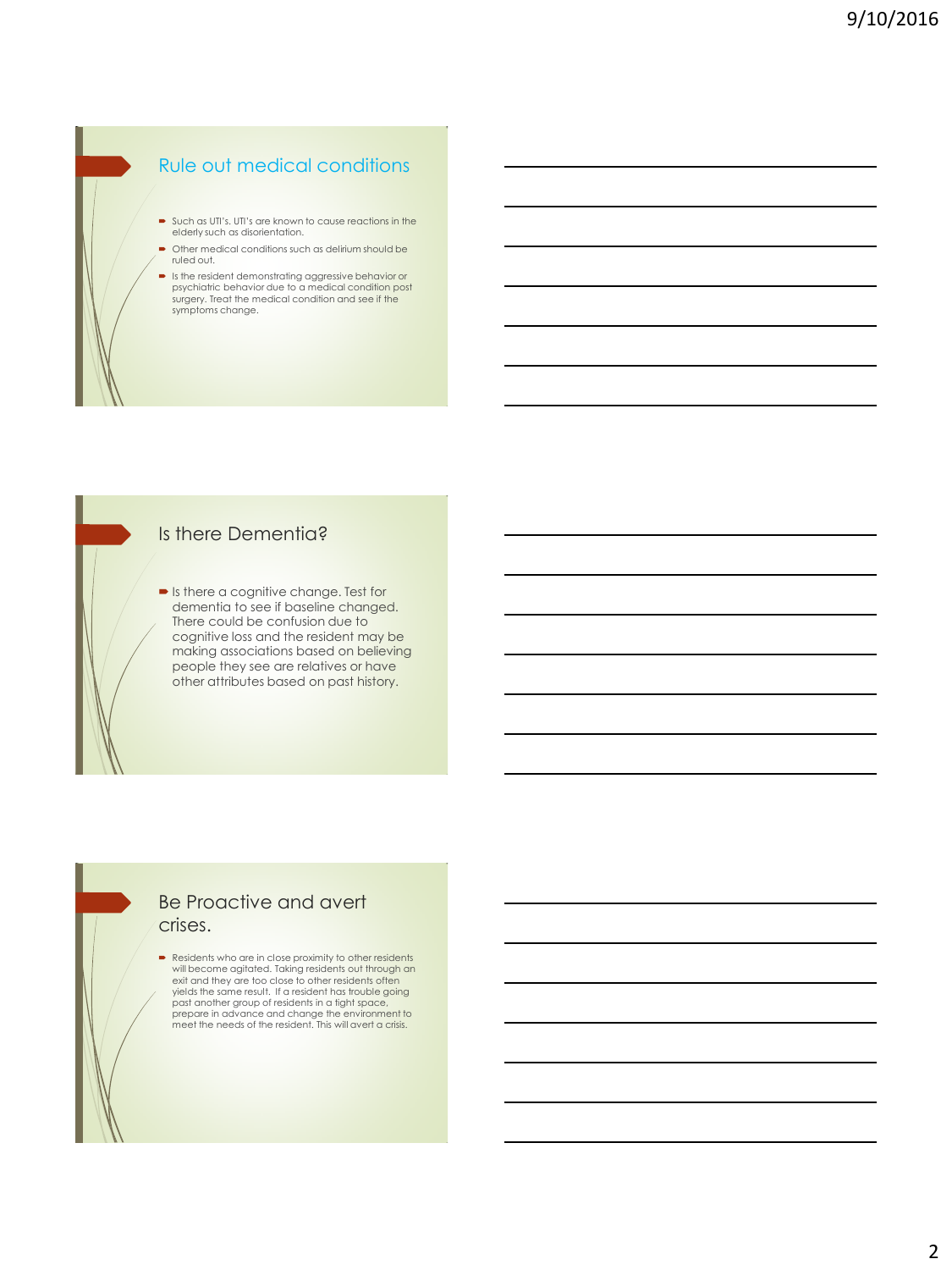### History repeats itself

- If there is a history of aggressive behavior to family members before entering a nursing home. It is predictable that history repeats itself.
- Some residents cannot be managed at home and are too aggressive for their families.
- This information will not always be forthcoming. Sometimes social work can interview family members who will tell them what happened at home. It is important to use this information to be prepared in advance



### Understanding resident's life and current patterns.

- Is there a history of occupation or former past time in which the resident stays up all night?
- Does resident try to catch a bus home?
- It is important to know past history of the resident. With dementia, they might be repeating a previous pattern and there can be a harmless intervention for it.

#### **Techniques and Strategies for handling aggressive residents**

- Tone of Voice:
- **Approach**
- Keeping safe distance
- Make a decision that you are the best person for that resident
- Walking away and coming back especially with dementia
- Get away from resident while aggressive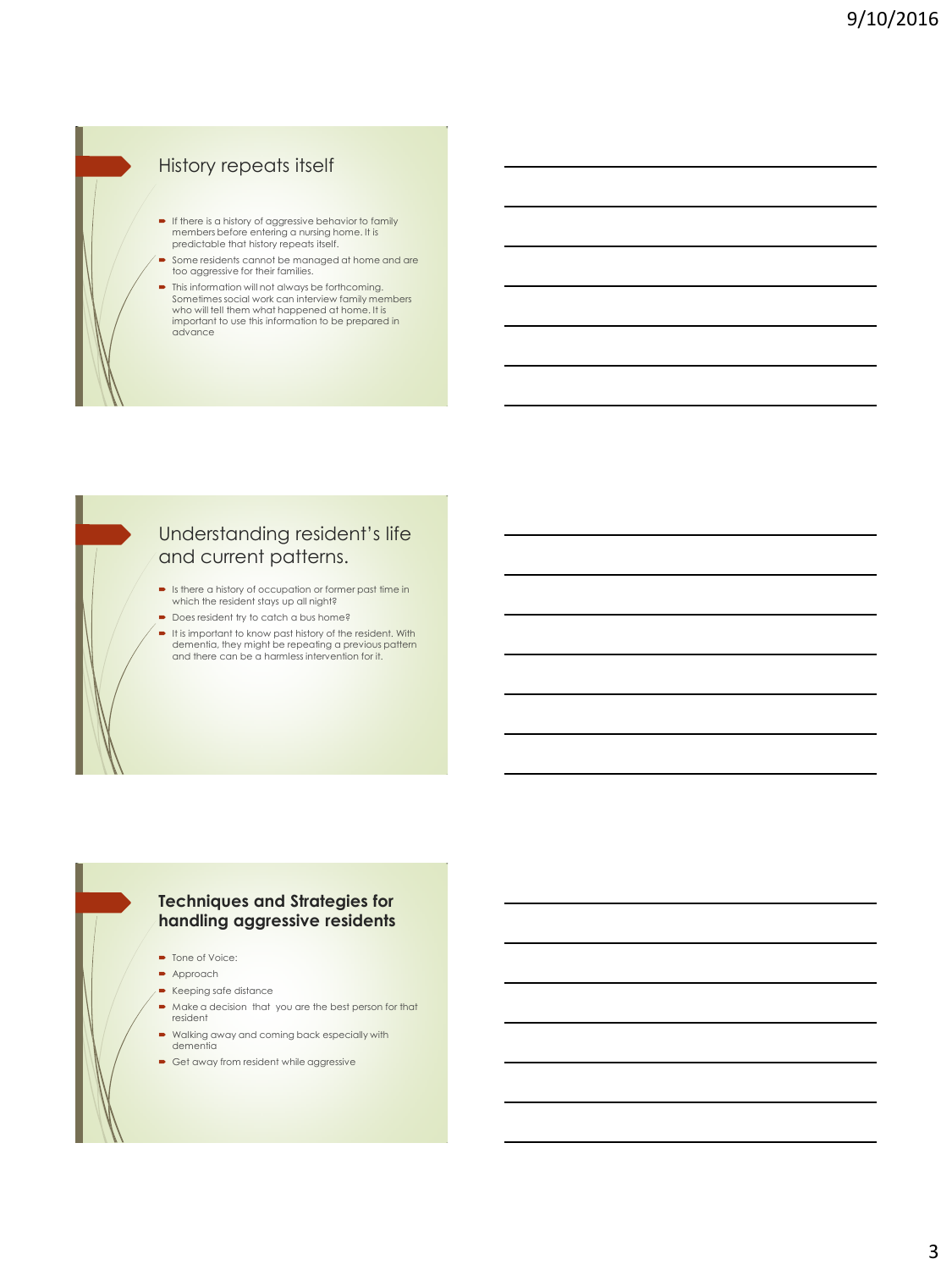## Tone of Voice

■ Tone of Voice: You set the tone. If you are angry or upset residents will pick up on it and become more agitated. Always talk calmly and quietly.

### Approach

- Approaching from behind is not a good way to approach a resident because it may get them upset or startled, or even paranoid.
- **Approach from the side or face to face.**

### Exit Plan

- Keep safe distances and be aware of available exits.
- Always allow enough space to get away and not be backed into a corner. Always be near an exit. If you are cornered in a room use call bell or yell to other staff to come in and distract the resident.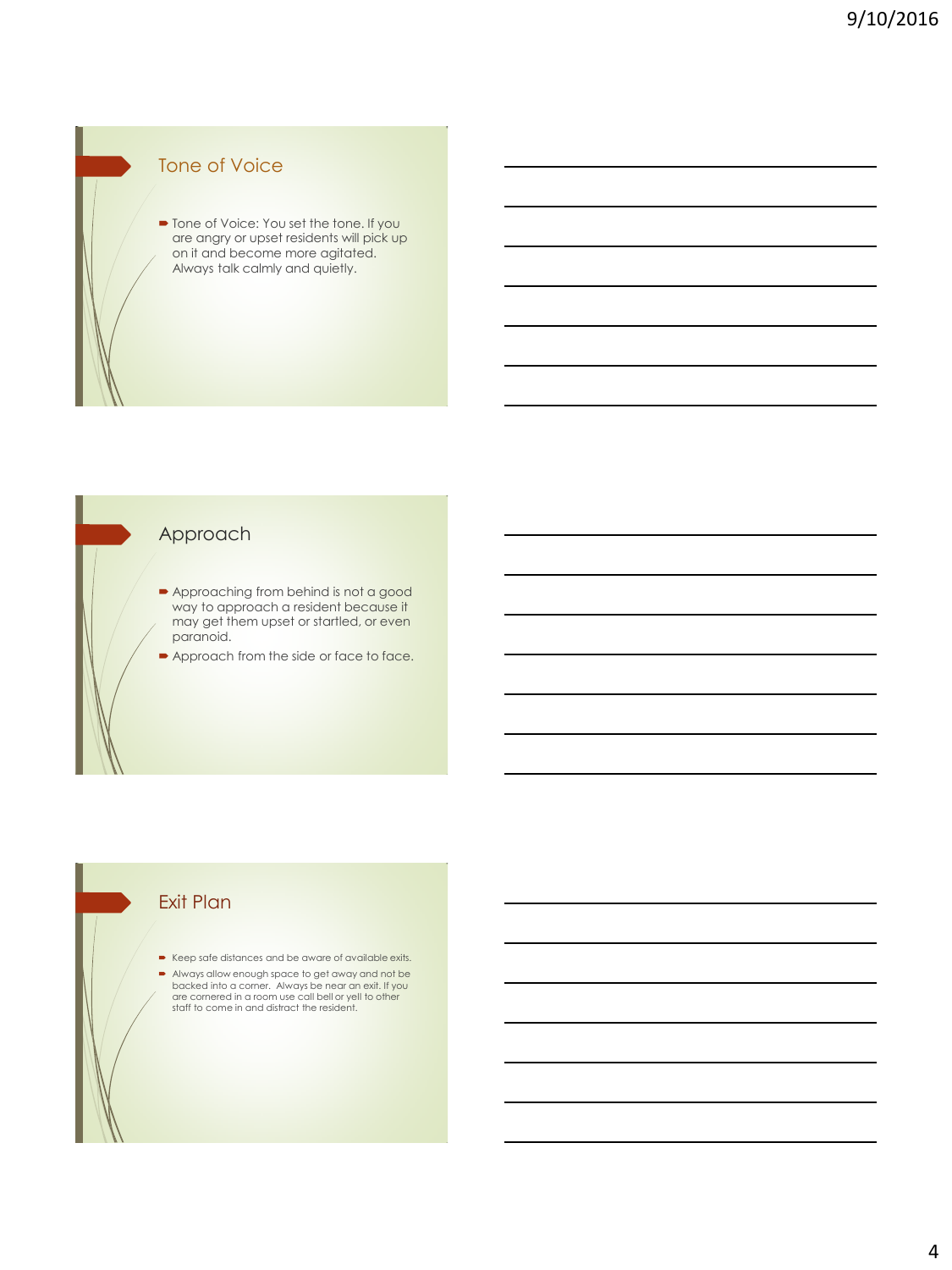### Person with most rapport involved.

- Decide who is the best person for a resident and who has the most rapport with a resident.
- Whoever has the most rapport with the resident should intervene.

## Residents with dementia

- Walking away and coming back especially with dementia.
- They forget the interaction and give you a fresh start.

### Safety

- Get away from resident while aggressive. In a crisis and being pursued by a resident, the safety of resident and staff is of utmost importance.
- Always best to get away from the resident who is aggressive and let another staff member intervene.
- If there is physical contact the goal is to get away and keep resident safe as well as staff. Safety techniques can be utilized to get out of holds such as wrist grab, choking, hair pulling and biting.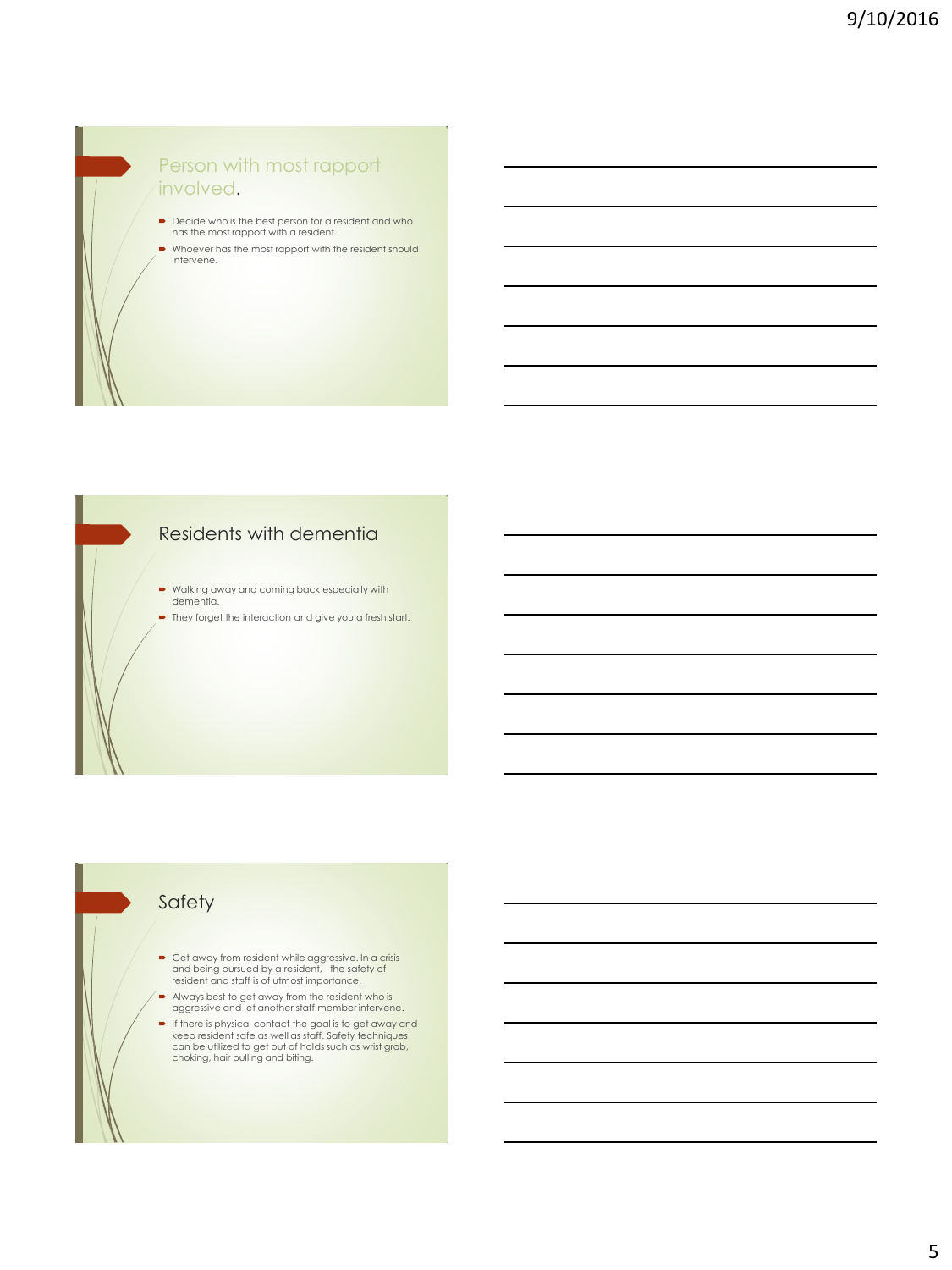

### You won't become friends in a crisis.

**Become friendly with residents that are known to be difficult**. It will not be possible to make friends in a crisis. If you have already established a relationship with the resident, you will be able to help when there is a crisis. Say Hello and try to have a brief conversation of a positive nature with difficult residents on a regular basis before there is a crisis.

### Evaluate psychoactive medication

 **Evaluate by psychiatrist or nurse practitioner for change in medications**. If there is a Gradual Dose Reduction Meeting to evaluate medications of residents make sure the resident is on priority to be reviewed

## Learn safety techniques

- **Teach basic safety techniques to staff so they can get out of crisis's in the safest manner for resident and staff**. Safety techniques will be reviewed in session if<br>there is time.
- How to get out of chokehold wrist grab, hair pull, bites.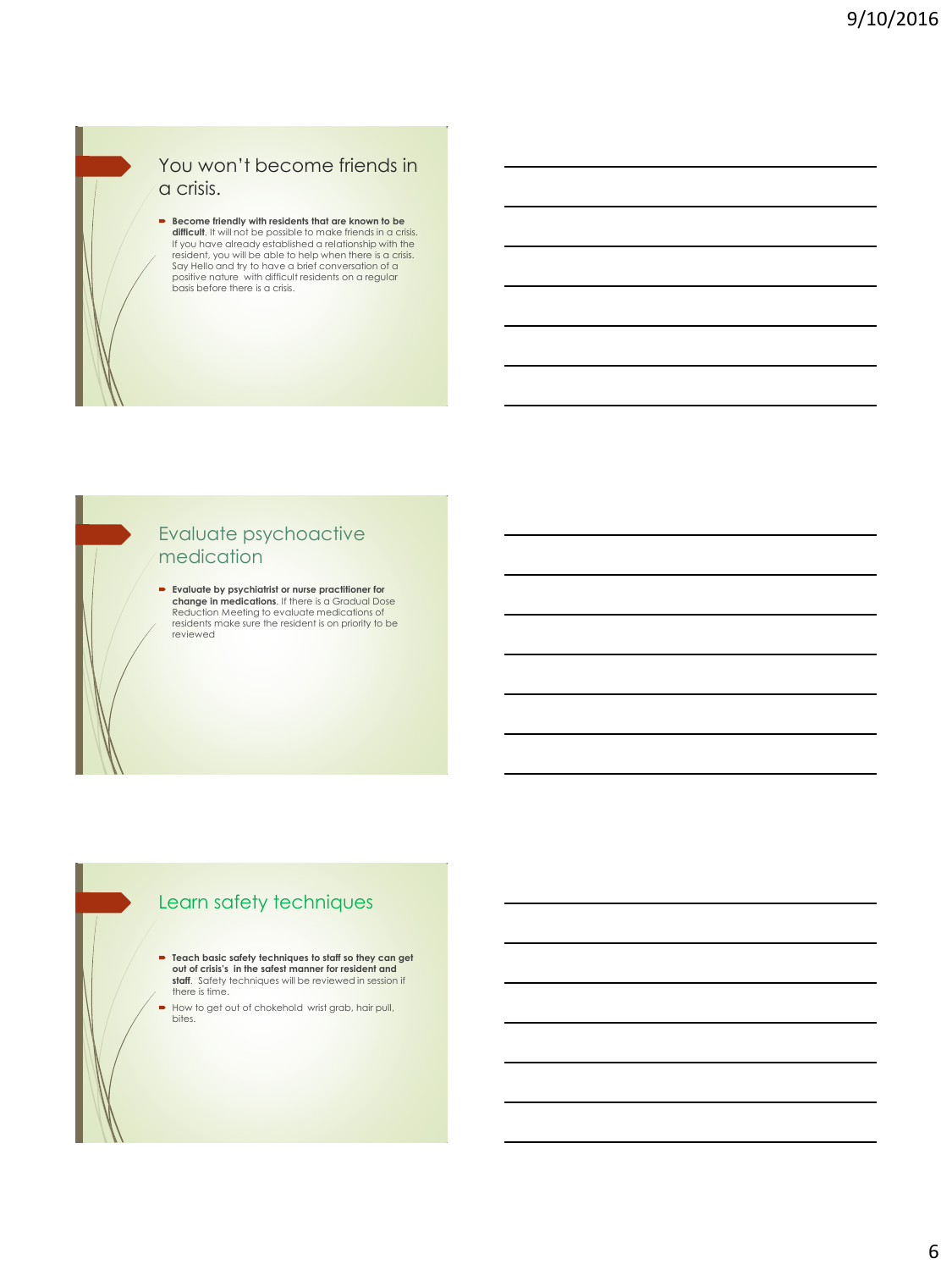## Suicidal ideation

- **How to recognize suicidal intention:** "I want to die statements" vs Do you have a Plan?
- Don't be afraid to ask. Put it off techniques: guilt or unfinished business

#### Review incident with resident

**If resident is cognitively intact review how to handle** the situation better in the future. Suggest that resident talk about feelings versus acting on them. There may be a person that resident can be called on when upset.

# Accepting the past history

- A resident may be sun downing at a particular time every day and schedule can be adjusted to avoid any issues at that time. For example a resident with<br>dementia who used to have a night job and stays up<br>all night or a resident who believes she is catching a<br>bus home at a certain hour. A staff person might be<br>able to say morning. If there can be an intervention that buys time, it will be very helpful to managing the resident.
- When possible allow for differences based on past history that can be accommodated.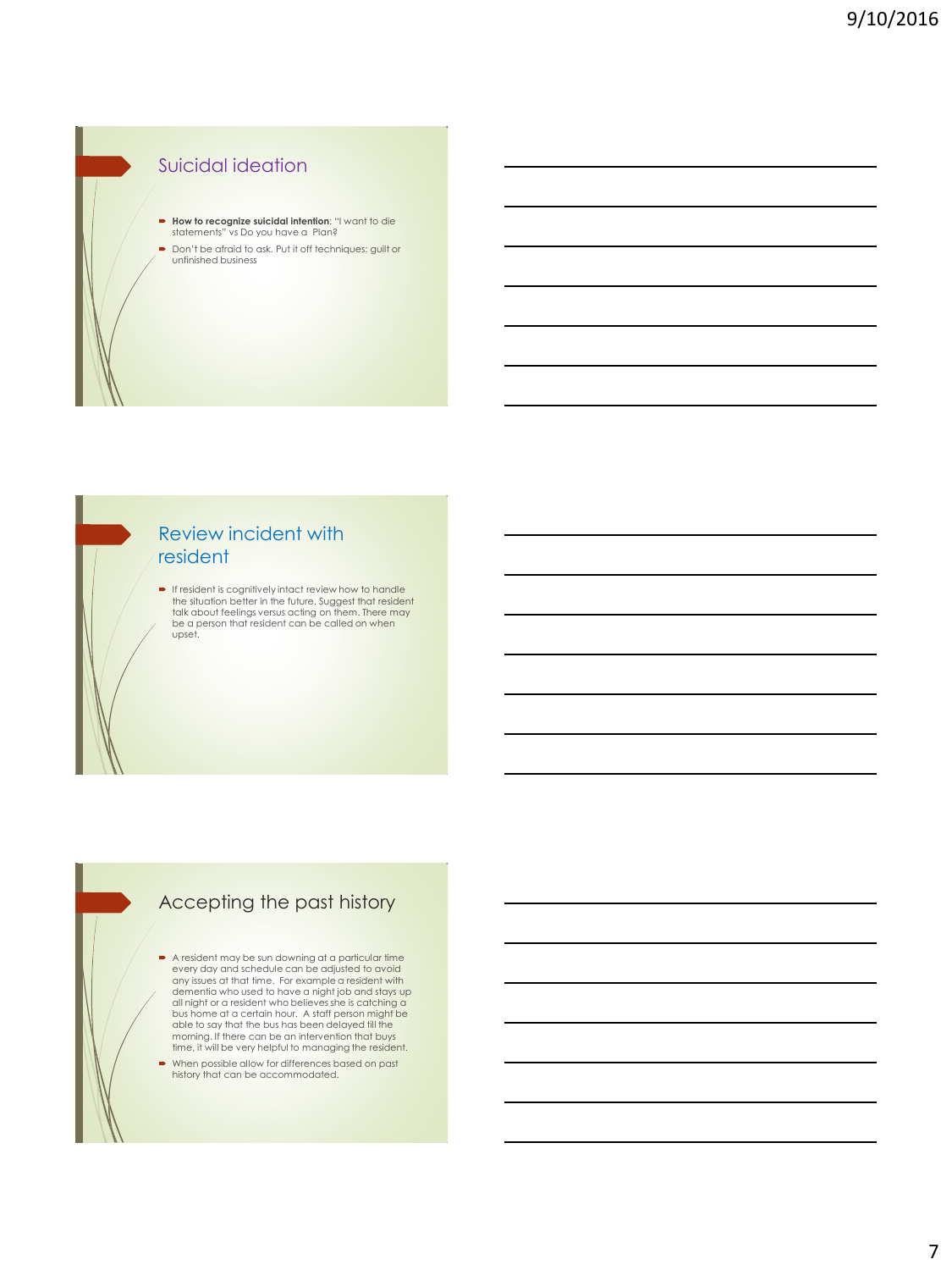# Don't argue with dementia

 Don't argue or try to convince a resident with dementia of something when they are completely set on information based on regressing to an earlier time. Example: An eighty year old woman wants to call her mother or take care of her baby. Do not tell her that her mother is dead. Don't argue that her baby is

grown. Maybe give her a doll to take care of.

#### **How to Help Frontline Staff with Difficult Residents**

- $\blacksquare$  It is important to understand the needs of front line staff.
- The certified nursing assistants need to understand why residents may be challenging.

# Help Staff understand

**Explain to staff what is the difference between** Dementia vs psychiatric disorders: hallucinations, delusions .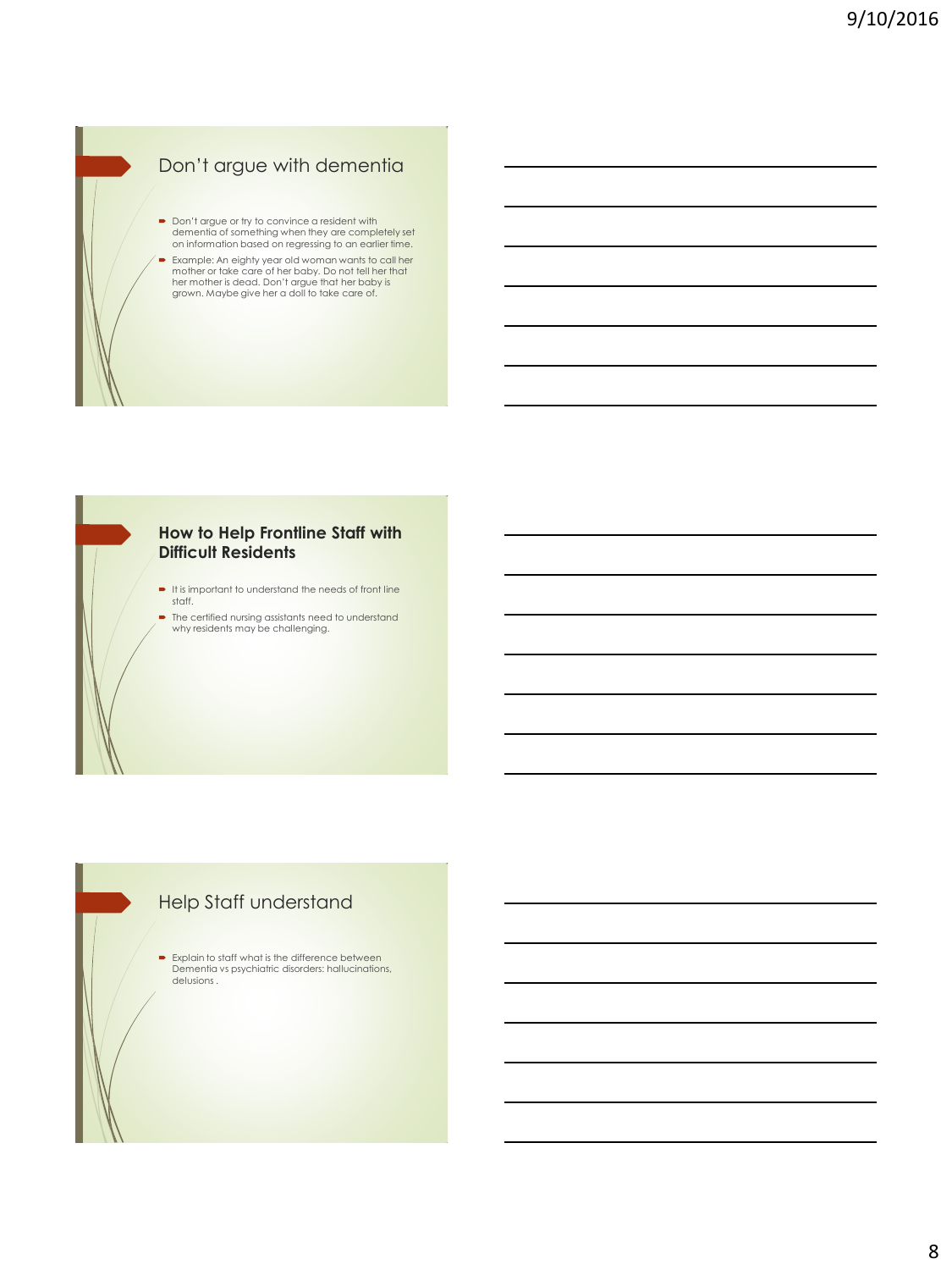### Medical causes

 Explain to staff that there may be medical reasons for a client's behavior such as UTI and needing antibiotic. Once the UTI is cleared up, the resident may no longer

## See previous section

Review previous section with staff on handling difficult residents

## Validate Staff

 Validate the staff member for trying to help in a challenging situation. Sometimes the staff person wants to vent. They may be confused about why<br>there is difficult behavior in a nursing home. Often<br>they might say that they did not know they were<br>working in a psychiatric hospital and they feel<br>untrained and unprepared. M person that you will help them have the tools they<br>need to help their residents. It might help to explain<br>that there are no long term psychiatric problems go to<br>that elderly even with psychiatric problems go to nursing homes.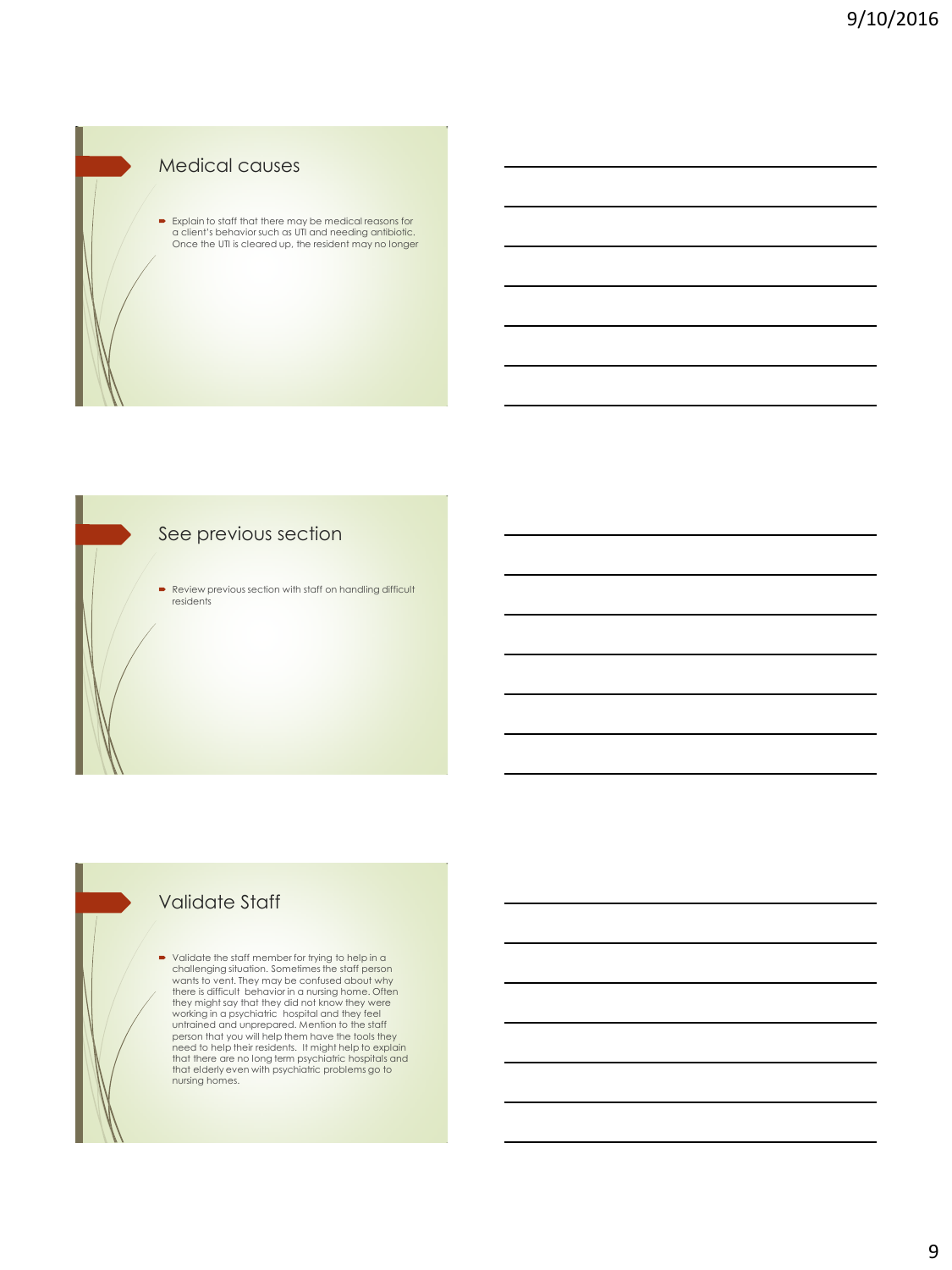### Everyone needs a point person

Have a point person that can be contacted for advice by the C.N.A.'s.

### **Staff Appreciation**

Most importantly this is a time to show appreciation for the frontline staff. When they feel appreciated, they<br>are likely to go the extra mile and be more successful<br>in their interactions with clients. Take the time to have each person speak.

### Stress Management for the Staff

- Address Stress Management with the staff. Ask each person to talk about how they handle stress. Do a visualization relaxation exercise with them. Contact me about these exercises I designed.
- Example: Play calm music, ask them to see themselves in a beautiful place of their choice. Tell them to see themselves, happy with their goals met, and whatever they would like to have in their life. Ask them to close their eyes and imagine it in much detail.